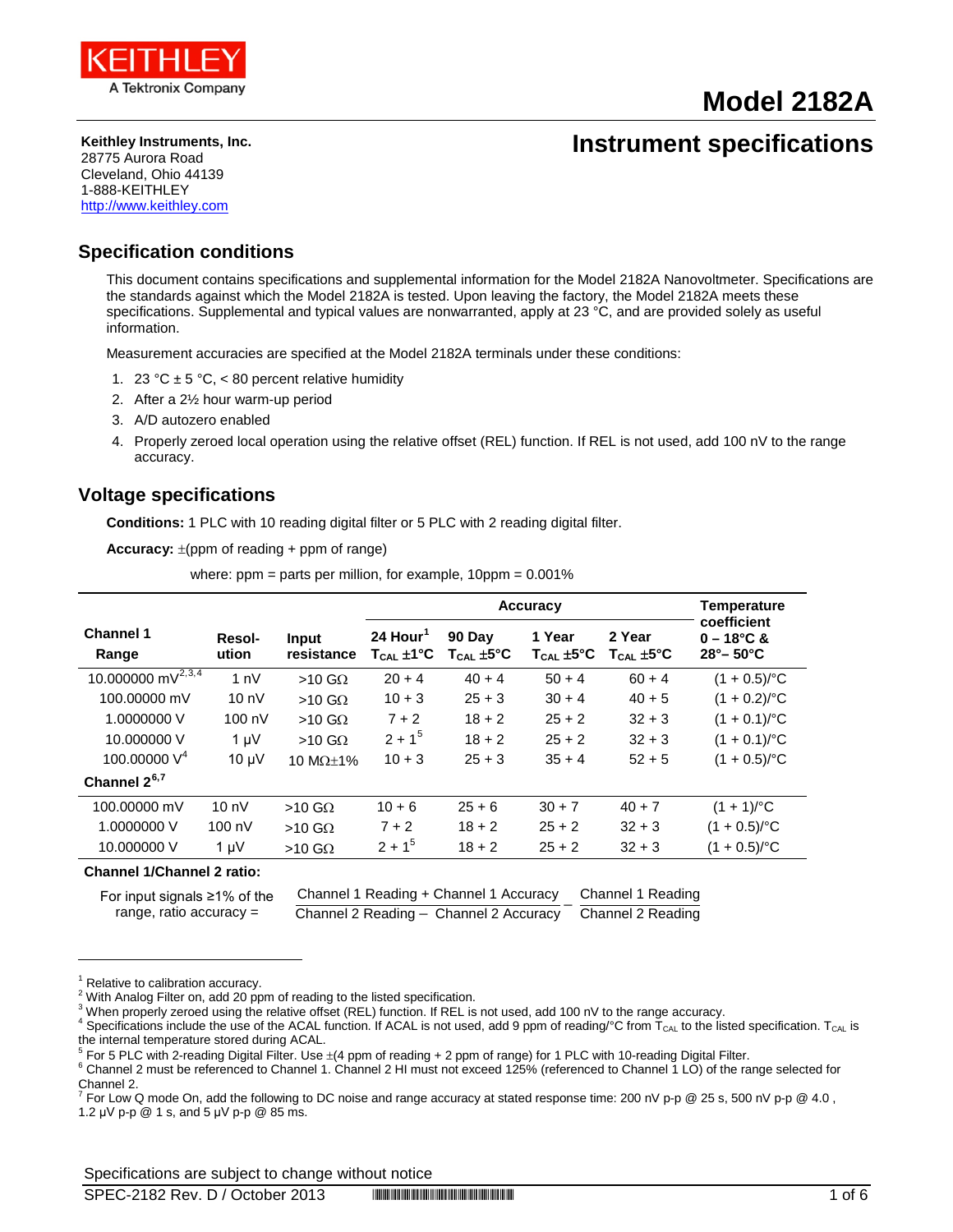**DELTA (hardware-triggered coordination with 24XX series or 622X series current sources for low noise R measurement):** accuracy = accuracy of selected Channel 1 range plus accuracy of I source range

**DELTA measurement noise with 6220 or 6221:** Typical  $3nV_{RMS}/\sqrt{Hz}$  (10 mV range)<sup>[8](#page-1-0)</sup>. 1 Hz achieved with 1 PLC, delay = 1 ms, RPT filter = 23 (20 if 50 Hz)

**PULSE-MODE (with 6221):** Line synchronized voltage measurements within current pulses from 50 us to 12 ms, pulse repetition rate up to 12 Hz

Pulse measurement noise: Typical RMS noise, R<sub>DUT</sub> < 10 ohms<sup>[9](#page-1-1)</sup>:

 $V_{RMS} = \frac{C}{\frac{C}{C}}$ meas\_time ∗ √pulse\_avg\_count

where: meas\_time (seconds) = pulse width – pulse\_meas\_delay in 33  $\mu$ s increments

The constant C varies by range as follows:

- 10 mV range: 0.16 nV\*s
- 100 mV range: 0.60 nV\*s
- 1 V range: 2.2 nV\*s
- 10 V range: 18 nV\*s

# **DC noise performance[10](#page-1-2)**

DC noise is expressed in volts peak-to-peak.

Response time is the time required for the reading to be settled in noise levels from a stepped input, 60 Hz operation.

| <b>Channel 1</b>               |                     | <b>RANGE</b>    |        |           |                           |                          |                    |                    |
|--------------------------------|---------------------|-----------------|--------|-----------|---------------------------|--------------------------|--------------------|--------------------|
| <b>Response</b><br><b>Time</b> | <b>NPLC, Filter</b> | $10 \text{ mV}$ | 100 mV | 1 V       | <b>10 V</b>               | 100 V                    | NMRR <sup>11</sup> | CMRR <sup>12</sup> |
| 25.0 s                         | 5.75                | 6 nV            | 20 nV  | 75 nV     | 750 nV                    | 75 µV                    | 110dB              | 140 dB             |
| 4.0 s                          | 5, 10               | $15 \text{ nV}$ | 50 nV  | 150 nV    | $1.5 \mu V$               | 75 µV                    | 100dB              | 140dB              |
| 1.0 <sub>s</sub>               | 1.18                | $25 \text{ nV}$ | 175 nV | 600 nV    | $2.5 \mu V$               | $100 \mu V$              | 95 dB              | 140 dB             |
| 667 ms                         | 1, 10 or 5, 2       | 35nV            | 250 nV | 650 nV    | $3.3 \mu V$               | 150 µV                   | 90 dB              | 140dB              |
| 60 ms                          | $1.$ Off            | 70 nV           | 300 nV | 700 nV    | $6.6 \mu V$               | 300 µV                   | 60 dB              | 140 dB             |
| Channel 26,7                   |                     |                 |        |           |                           |                          |                    |                    |
| 25.0 s                         | 5.75                | ٠               | 150 nV | 200 nV    | 750 nV                    | $\blacksquare$           | 110dB              | 140 dB             |
| 4.0 s                          | 5.10                | ٠               | 150 nV | 200 nV    | $1.5 \mu V$               | ٠                        | 100dB              | 140 dB             |
| 1.0 <sub>s</sub>               | 1, 10 or 5, 2       | ۰               | 175 nV | 400 nV    | $2.5 \text{ }\mu\text{V}$ | $\overline{\phantom{a}}$ | 90 dB              | 140 dB             |
| 85 ms                          | 1, Off              |                 | 425 nV | $1 \mu V$ | $9.5 \mu V$               |                          | 60 dB              | 140 dB             |

Specifications are subject to change without notice

-

<span id="page-1-2"></span>

<span id="page-1-1"></span><span id="page-1-0"></span><sup>&</sup>lt;sup>8</sup> Applies to measurements of room temperature resistances <10  $\Omega$ , I<sub>source</sub> range ≤ 20  $\mu$ A<br><sup>9</sup> meas\_time(sec) = pulsewidth – source\_delay in 33  $\mu$ s increments<br><sup>10</sup> Noise behavior using 2188 Low Thermal Short after minutes, whichever is less.<br><sup>11</sup> For L<sub>SYNC</sub> On, line frequency  $\pm 0.1$  %. If L<sub>SYNC</sub> Off, use 60 dB.

<span id="page-1-4"></span><span id="page-1-3"></span> $12$  For 1 kΩ unbalance in LO lead. AC CMRR is 70 dB.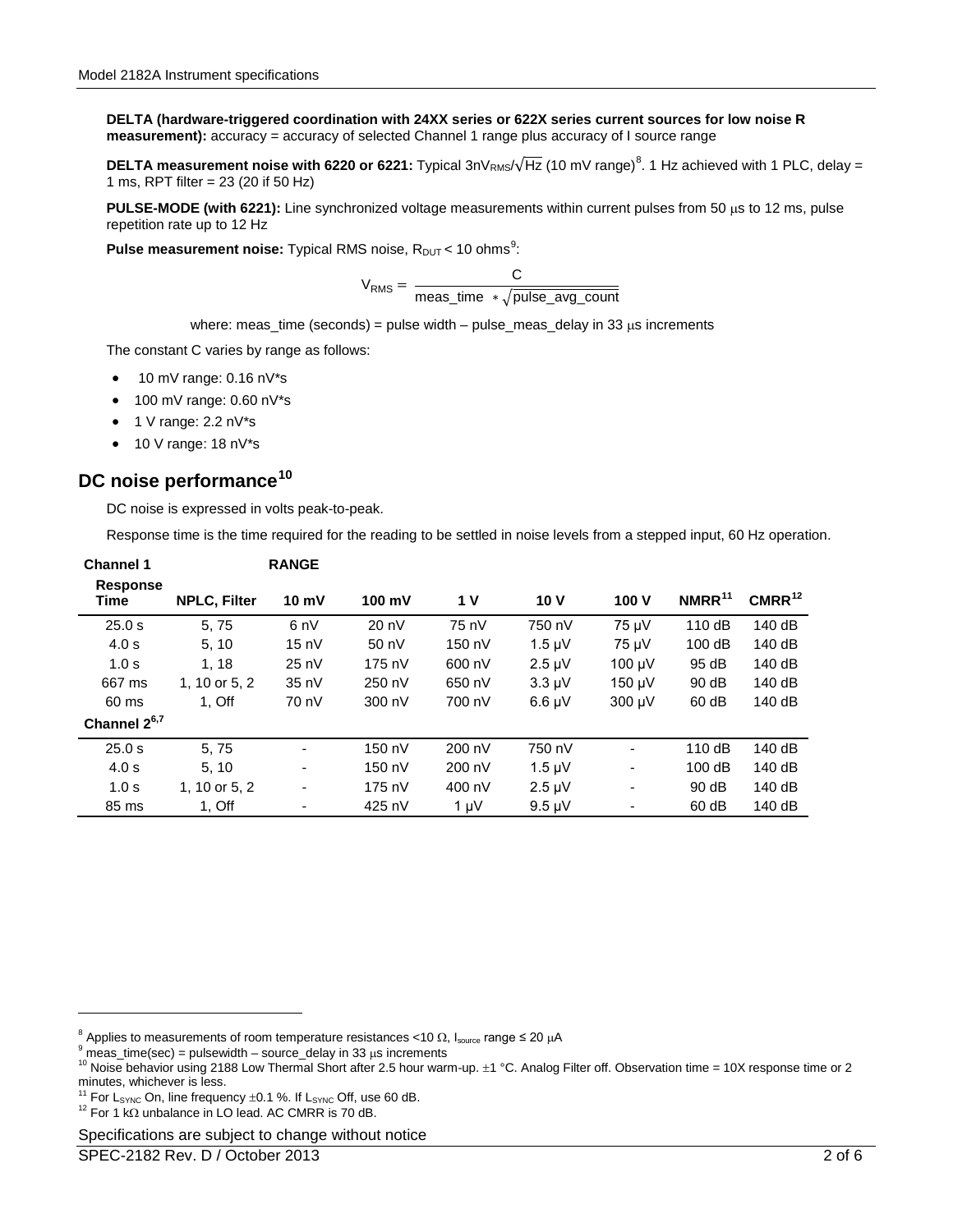#### **Voltage noise vs. source resistance**

After 2.5 hour warm-up,  $\pm 1$  °C, 5 PLC, 2 minute observation time, Channel 1 10 mV range only. DC noise expressed in volts peak-to-peak.

| Source resistance | <b>Noise</b>     | Analog filter | <b>Digital filter</b> |
|-------------------|------------------|---------------|-----------------------|
| $0\,\Omega$       | 6 <sub>n</sub> V | Off           | 100                   |
| 100 $\Omega$      | 8 <sub>n</sub> V | Off           | 100                   |
| 1 k $\Omega$      | $15 \text{ nV}$  | Off           | 100                   |
| 10 k $\Omega$     | 35nV             | Off           | 100                   |
| 100 k $\Omega$    | 100 nV           | On            | 100                   |
| 1 M $\Omega$      | 350 nV           | On            | 100                   |

#### **Temperature (thermocouples)**

For Channel 1 or Channel 2, add 0.3 °C for external reference junction. Add 2 °C for internal reference junction. Displayed in °C, °F, or K. Accuracy based on ITS-90, exclusive of thermocouple errors.

Accuracy is 90 day/1 year 23 °C ±5 °C relative to simulated reference junction.

| Type | Range                      | <b>Resolution</b> | Accuracy     |
|------|----------------------------|-------------------|--------------|
| J    | $-200$ to $+760$ °C        | 0.001 °C          | $\pm 0.2$ °C |
| Κ    | $-200$ to $+1372$ °C       | 0.001 °C          | $\pm 0.2$ °C |
| N    | $-200$ to $+1300$ °C       | 0.001 °C          | $\pm 0.2$ °C |
|      | $-200$ to $+400$ °C        | 0.001 °C          | $\pm 0.2$ °C |
| Е    | $-200$ to $+1000$ °C       | 0.001 °C          | $\pm 0.2$ °C |
| R    | 0 to $+1768$ °C            | 0.1 °C            | $\pm 0.2$ °C |
| S    | 0 to $+1768$ °C            | 0.1 °C            | $\pm 0.2$ °C |
| B    | +350 to +1820 $^{\circ}$ C | 0.1 °C            | $\pm 0.2$ °C |

# **Operating characteristics[13](#page-2-4),[14](#page-2-5) 60 Hz (50 Hz) operation**

<span id="page-2-14"></span><span id="page-2-13"></span><span id="page-2-12"></span><span id="page-2-3"></span><span id="page-2-2"></span><span id="page-2-1"></span><span id="page-2-0"></span>

| <b>Function</b>                     | <b>Digits</b>    | Readings/s     | <b>PLCs</b> |
|-------------------------------------|------------------|----------------|-------------|
| DCV Channel 1, Channel 2,           | 7.5              | 3(2)           | 5           |
| Thermocouple                        | $7.5^{15,16}$    | 6(4)           | 5           |
|                                     | $6.5^{16,17}$    | 18 (15)        |             |
|                                     | $6.5^{16,17,18}$ | 45 (36)        |             |
|                                     | $5.5^{15,16}$    | 80 (72)        | 0.1         |
|                                     | $4.5^{15,16,19}$ | 115 (105)      | 0.01        |
| Channel 1/Channel 2, (Ratio), Delta | 7.5              | 1.5(1.3)       | 5           |
| with 24XX, Scan                     | $7.5^{15,16}$    | 2.3(2.1)       | 5           |
|                                     | $6.5^{17}$       | 8.5(7.5)       |             |
|                                     | $6.5^{17,18}$    | 20(16)         |             |
|                                     | $5.5^{15}$       | 30(29)         | 0.1         |
|                                     | $4.5^{15}$       | 41 (40)        | 0.01        |
| Delta with 622X                     | 6.5              | 47 $(40)^{20}$ |             |

<span id="page-2-4"></span><sup>13</sup> Speeds are for 60 Hz (50 Hz) operation using factory default operating conditions (\*RST). Autorange Off, Display Off, Trigger Delay = 0, Analog Output Off.

<span id="page-2-6"></span><span id="page-2-5"></span><sup>14</sup> Speeds include measurements and binary data transfer out of the GPIB interface. Analog Filter On, 4 readings/s max.<br><sup>15</sup> Sample count = 1024, Auto Zero Off.<br><sup>16</sup> For Channel 2 Low Q mode Off, reduce reading rate by 3

- 
- <span id="page-2-10"></span>

j

Specifications are subject to change without notice

<span id="page-2-7"></span>

<span id="page-2-9"></span><span id="page-2-8"></span>

<span id="page-2-11"></span>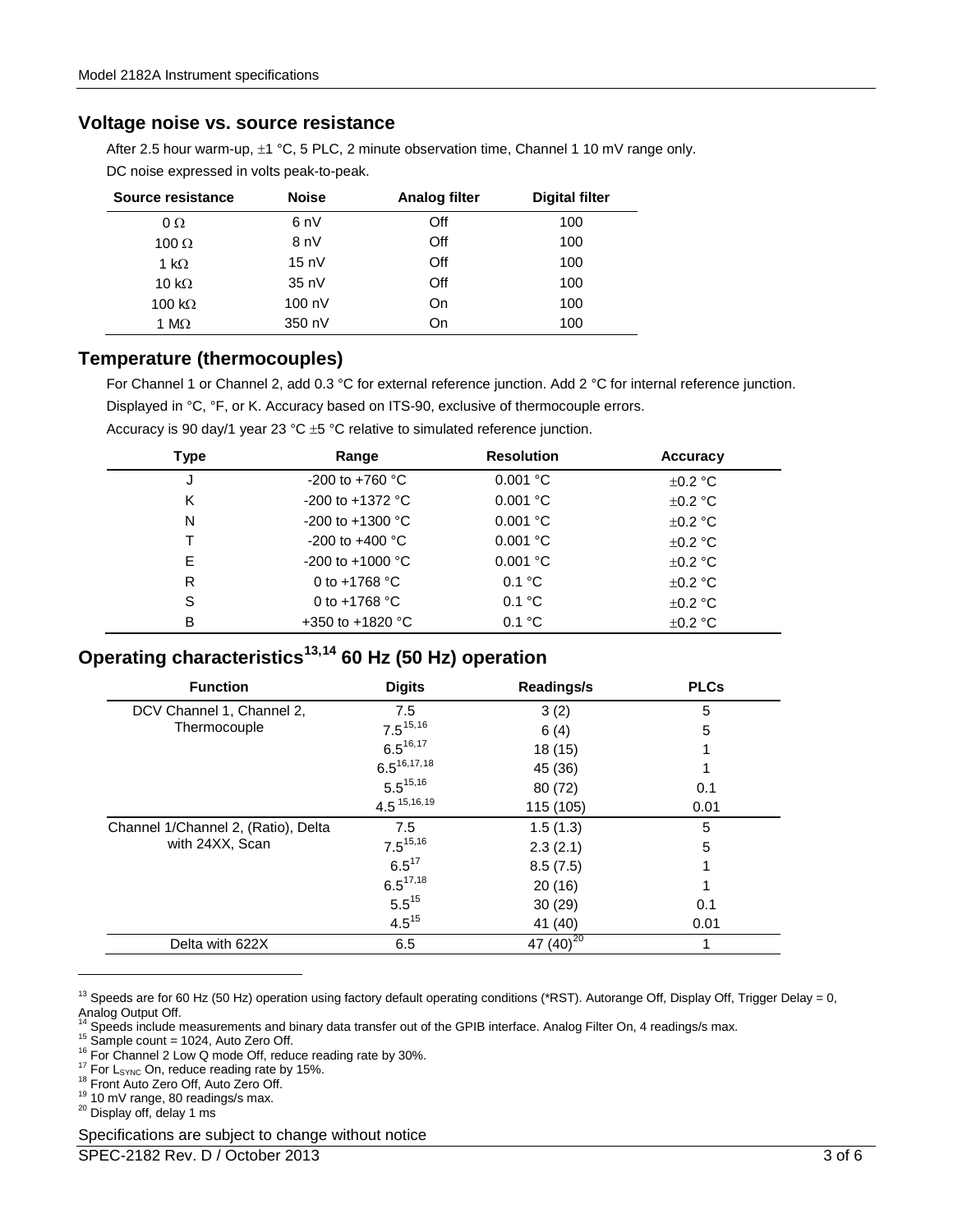# **System speeds[13,](#page-2-12)[21](#page-3-0)**

**Range change time[14](#page-2-13)**: <40 ms (<50 ms)

**Function change time[14](#page-2-13)**: <45 ms (<55 ms)

**AUTORANGE time[14](#page-2-13)**: <60 ms (<70 ms)

**ASCII reading to RS-232 (19.2K baud)**: 40/s (40/s)

**Maximum internal trigger rate[19](#page-2-14)**: 120/s (120/s)

**Maximum external trigger rate[19](#page-2-14)**: 120/s (120/s)

## **Measurement characteristics**

**A-D linearity:**  $\pm(0.8 \text{ ppm of reading} + 0.5 \text{ ppm of range})$ 

#### **Front AUTOZERO off error**

**10 mV – 10 V:** Add ±(8 ppm of reading + 500 μV) for <10 minutes and ±1 °C

NOTE: Offset voltage error does not apply for Delta Mode.

#### **AUTOZERO off error**

**10 mV:** Add ±(8 ppm of reading + 100 nV) for <10 minutes and ±1 °C

**100 mV – 100 V:** Add ±(8 ppm of reading + 10 μV) for <10 minutes and ±1 °C

NOTE: Offset voltage error does not apply for Delta Mode.

#### **Input impedance**

**10 mV – 10 V:** >10 GΩ, in parallel with <1.5 nF (Front Filter ON)

**10 mV – 10 V:** >10 GΩ, in parallel with <0.5 nF (Front Filter OFF)

**100 V:** 10 MΩ ±1 %

**DC input bias current[22](#page-3-1):** <60 pA @ 23 °C, –10 V to 5 V <120 pA @ 23 °C, 5 V to 10 V

**Common mode current:** <50 nA p-p at 50 Hz or 60 Hz

**Input protection:** 150 V peak to any terminal, 70 V peak Channel 1 LO to Channel 2 LO

**Channel isolation:** >10 GΩ

**Earth isolation:** 350 V peak, >10 GΩ and <150 pF any terminal to earth. Add 35 pF/ft with Model 2107 Low Thermal Input Cable

# **Analog output**

**Maximum Output**: ±1.2 V

**Accuracy:**  $\pm (0.1 \% \text{ of output } + 1 \text{ mV})$ 

**Output resistance:** 1 kΩ ±5 %

Gain: Adjustable from 10<sup>-9</sup> to 10<sup>6</sup>; with gain set to 1, a full range input will produce a 1 V output

**Output REL:** Selects the value of input that represents 0 V at output; the reference value can be either a programmed value or the value of the previous input

-

<span id="page-3-1"></span><span id="page-3-0"></span><sup>&</sup>lt;sup>21</sup> Auto Zero Off, NPLC = 0.01.<br><sup>22</sup> Analog Filter On, Digital Filter On.

Specifications are subject to change without notice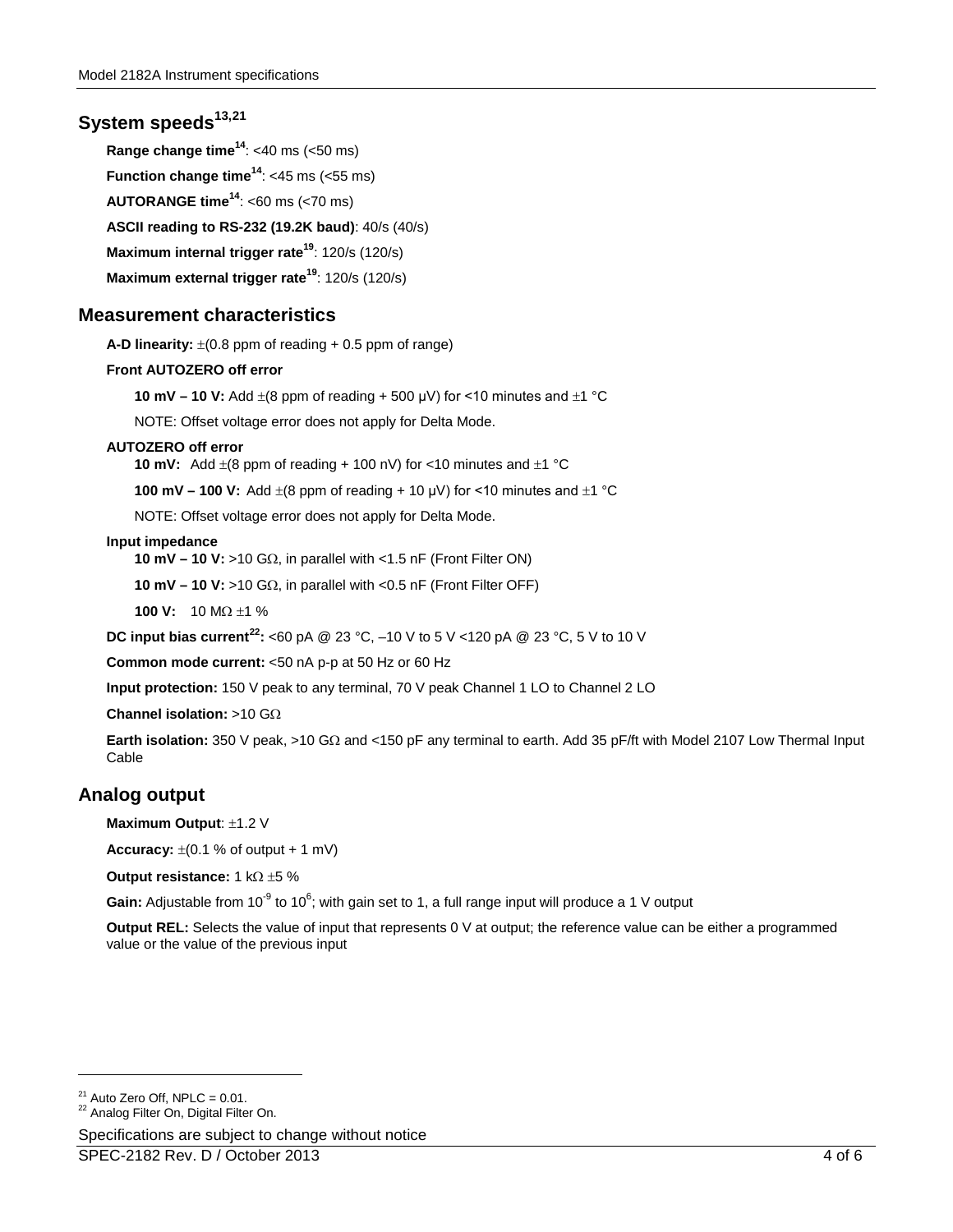## **Triggering and memory**

**Window filter sensitivity:** 0.01 %, 0.1 %, 1 %, 10 %, or full scale range (none)

**Reading hold sensitivity:** 0.01 %, 0.1 %, 1 %, or 10 % of reading

**Trigger delay:** 0 to 99 hours (1 ms step size)

**External trigger delay:** 2 ms  $+$  <1 ms jitter with auto zero off, trigger delay = 0

**Memory size:** 1024 readings

## **Math functions**

Rel, Min/Max/Average/Std. Dev/Peak-to-Peak (of stored reading), Limit Test, %, and mX+b with user-defined units displayed

# **Remote interface**

Keithley 182 emulation

GPIB (IEEE-488.2) and RS-232C

SCPI (Standard Commands for Programmable Instruments)

### **General specifications**

**Power supply:** 100 V/120 V/220 V/240 V

**Line frequency:** 50 Hz, 60 Hz, and 400 Hz, automatically sensed at power-up

**Power consumption:** 22 VA

**Magnetic field density:** 10 mV range 4.0 s response noise tested to 500 gauss

**Operating environment:** Specified for 0 °C to 50 °C; specified to 80% RH at 35 °C

**Storage environment:** –40 °C to 70 °C

**EMC:** Complies with European Union Directive 89/336/EEC (CE marking requirement), FCC part 15 class B, CISPR 11, IEC 801-2, IEC-801-3, IEC 801-4

**Safety:** Complies with European Union Directive 73/23/EEC (low voltage directive); meets EN61010-1 safety standard, Installation category I

**Vibration:** MIL-T-28800E Type III, Class 5.

**Warm-up:** 2.5 hours to rated accuracy

**Dimensions**

**Rack Mounting:** 89 mm high x 213 mm wide x 370 mm deep (3.5 in x 8.375 in x 14.563 in)

**Bench Configuration (with handles and feet):** 104 mm high x 238 mm wide x 370 mm deep (4.125 in x 9.375 in x 14.563 in)

**Shipping weight:** 5 kg (11 lb)